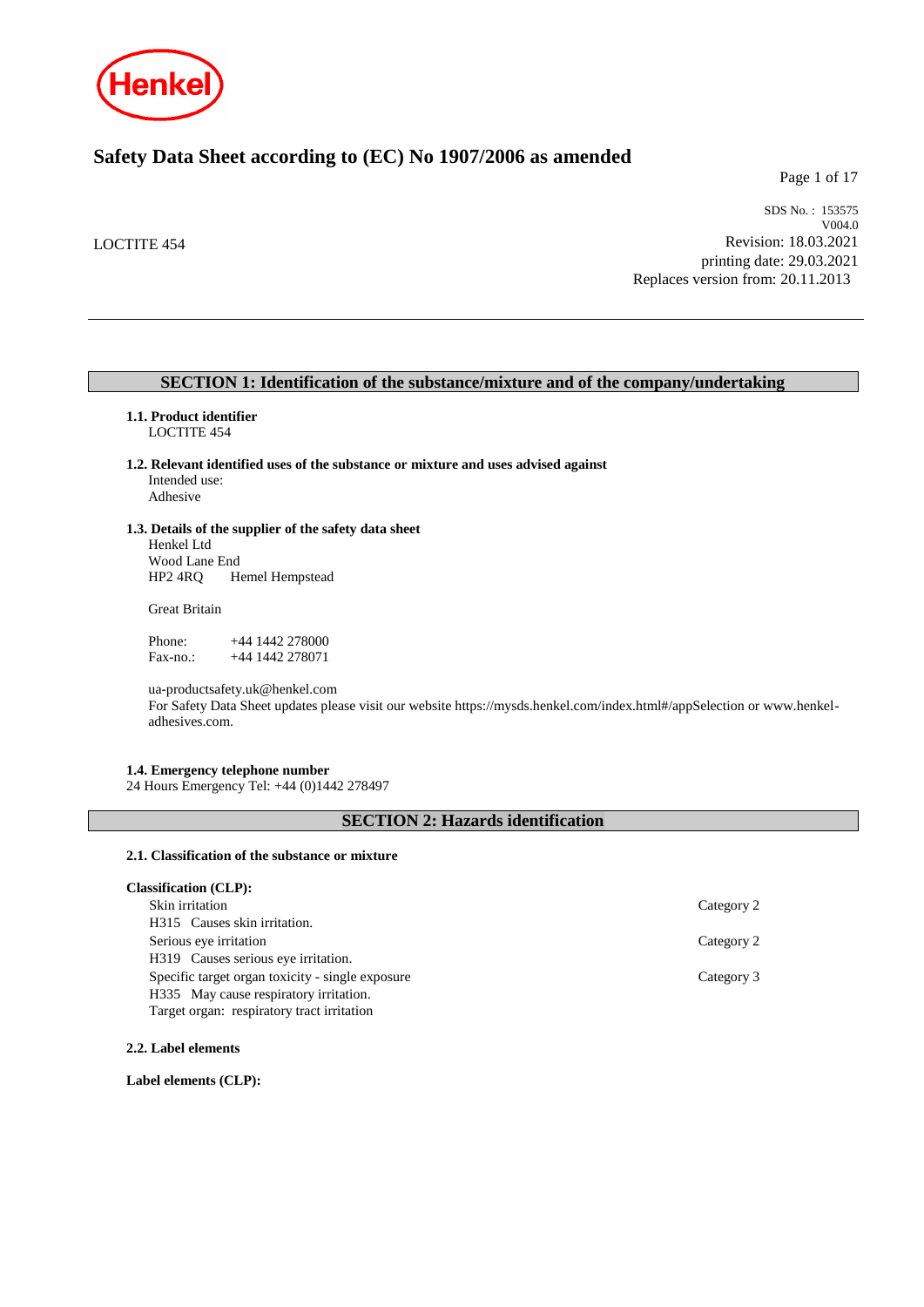| <b>Hazard</b> pictogram:                             |                                                                                                                                                                                                                           |
|------------------------------------------------------|---------------------------------------------------------------------------------------------------------------------------------------------------------------------------------------------------------------------------|
| <b>Contains</b>                                      | Ethyl 2-cyanoacrylate                                                                                                                                                                                                     |
| Signal word:                                         | Warning                                                                                                                                                                                                                   |
| <b>Hazard statement:</b>                             | H315 Causes skin irritation.<br>H319 Causes serious eye irritation.<br>H335 May cause respiratory irritation.                                                                                                             |
| <b>Supplemental information</b>                      | Cyanoacrylate. Danger. Bonds skin and eyes in seconds. Keep out of the reach of<br>children.                                                                                                                              |
| <b>Precautionary statement:</b><br><b>Prevention</b> | P280 Wear protective gloves/eye protection.<br>P261 Avoid breathing vapors.                                                                                                                                               |
| <b>Precautionary statement:</b><br><b>Response</b>   | P337+P313 If eye irritation persists: Get medical advice/attention.<br>P305+P351+P338 IF IN EYES: Rinse cautiously with water for several minutes. Remove<br>contact lenses, if present and easy to do. Continue rinsing. |
| <b>Precautionary statement:</b><br><b>Disposal</b>   | P501 Dispose of contents/container in accordance with national regulation.                                                                                                                                                |

## **2.3. Other hazards**

None if used properly.

Not fulfilling Persistent, Bioaccumulative and Toxic (PBT), very Persistent and very Bioaccumulative (vPvB) criteria.

# **SECTION 3: Composition/information on ingredients**

## **3.2. Mixtures**

**General chemical description:**

Cyanoacrylate Adhesive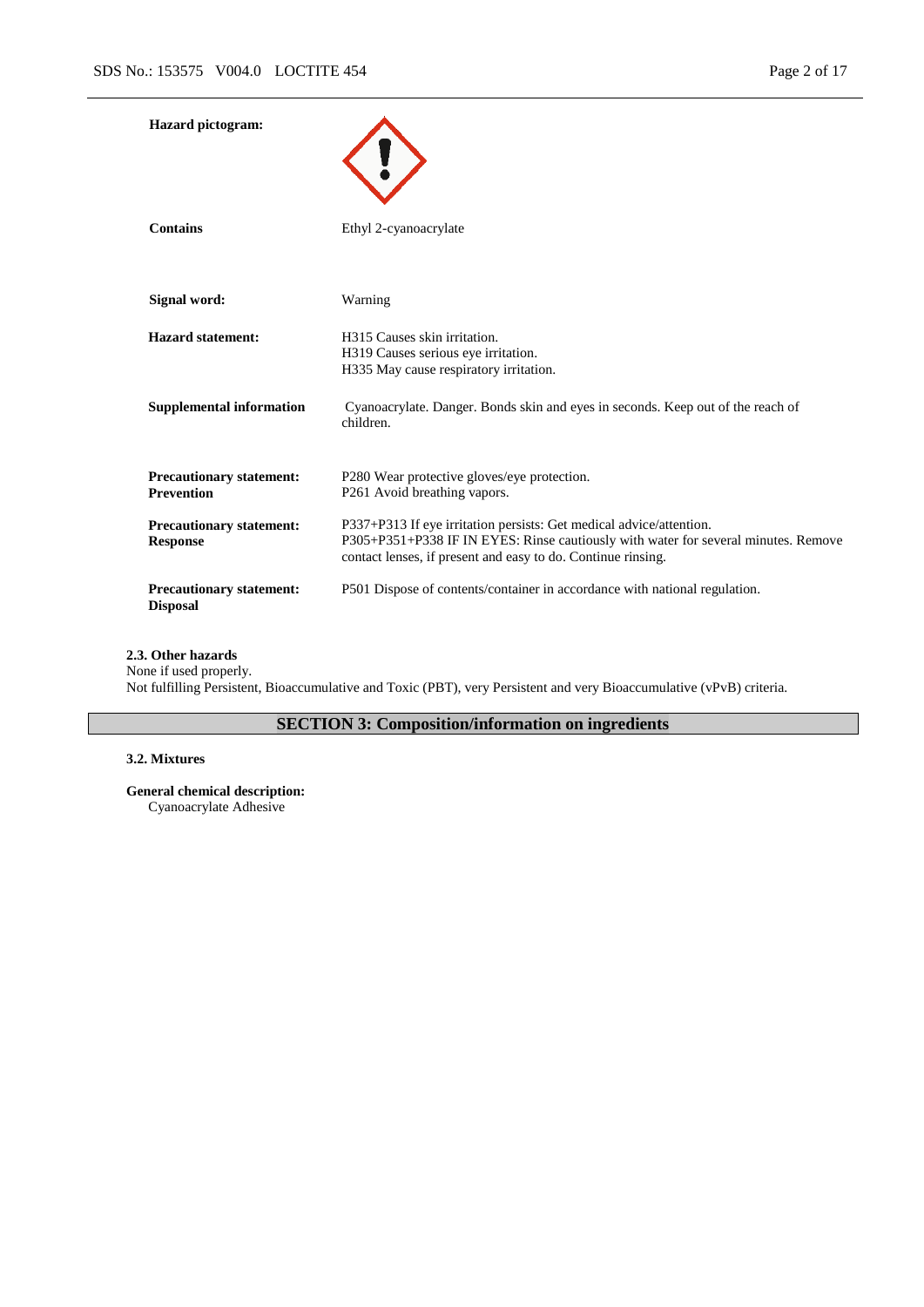#### **Declaration of the ingredients according to CLP (EC) No 1272/2008:**

| <b>Hazardous components</b><br>CAS-No.                              | <b>EC Number</b><br><b>REACH-Reg No.</b> | content         | <b>Classification</b>                                                                                                                                                                                              |
|---------------------------------------------------------------------|------------------------------------------|-----------------|--------------------------------------------------------------------------------------------------------------------------------------------------------------------------------------------------------------------|
| Ethyl 2-cyanoacrylate<br>7085-85-0                                  | 230-391-5<br>01-2119527766-29            | 50 100 %        | Eye Irrit. 2<br>H319<br>STOT SE <sub>3</sub><br>H335<br>Skin Irrit. 2<br>H315                                                                                                                                      |
| Bis(2-hydroxy-3-tert-butyl-5-<br>methylphenyl)methane<br>$119-47-1$ | $204 - 327 - 1$<br>01-2119496065-33      | $0.1 < 1\%$     | Repr. 2<br>H <sub>361</sub>                                                                                                                                                                                        |
| Hydroquinone<br>123-31-9                                            | 204-617-8<br>01-2119524016-51            | $0.01 < 0.1 \%$ | Aquatic Acute 1<br>H400<br>Aquatic Chronic 1<br>H410<br>Carc. 2<br>H351<br>Muta <sub>2</sub><br>H341<br>Acute Tox. 4; Oral<br>H302<br>Eye Dam. 1<br>H318<br>Skin Sens. 1<br>H317<br>M factor (Acute Aquat Tox): 10 |

**For full text of the H - statements and other abbreviations see section 16 "Other information". Substances without classification may have community workplace exposure limits available.**

### **SECTION 4: First aid measures**

#### **4.1. Description of first aid measures**

Inhalation:

Move to fresh air, consult doctor if complaint persists.

Skin contact:

Do not pull bonded skin apart. It may be gently peeled apart using a blunt object such as a spoon, preferably after soaking in warm soapy water.

Cyanoacrylates give off heat on solidification. In rare cases a large drop will generate enough heat to cause a burn.

Burns should be treated normally after the adhesive has been removed from the skin.

If lips are accidentally stuck together apply warm water to the lips and encourage maximum wetting and pressure from saliva inside the mouth.

Peel or roll lips apart. Do not try to pull the lips apart with direct opposing action.

Eye contact:

If the eye is bonded closed, release eyelashes with warm water by covering with wet pad.

Cyanoacrylate will bond to eye protein and will cause periods of weeping which will help to debond the adhesive.

Keep eye covered until debonding is complete, usually within 1-3 days.

Do not force eye open. Medical advice should be sought in case solid particles of cyanoacrylate trapped behind the eyelid cause any abrasive damage.

Ingestion:

Ensure that breathing passages are not obstructed. The product will polymerise immediately in the mouth making it almost impossible to swallow. Saliva will slowly separate the solidified product from the mouth (several hours).

#### **4.2. Most important symptoms and effects, both acute and delayed**

EYE: Irritation, conjunctivitis.

SKIN: Redness, inflammation.

RESPIRATORY: Irritation, coughing, shortness of breath, chest tightness.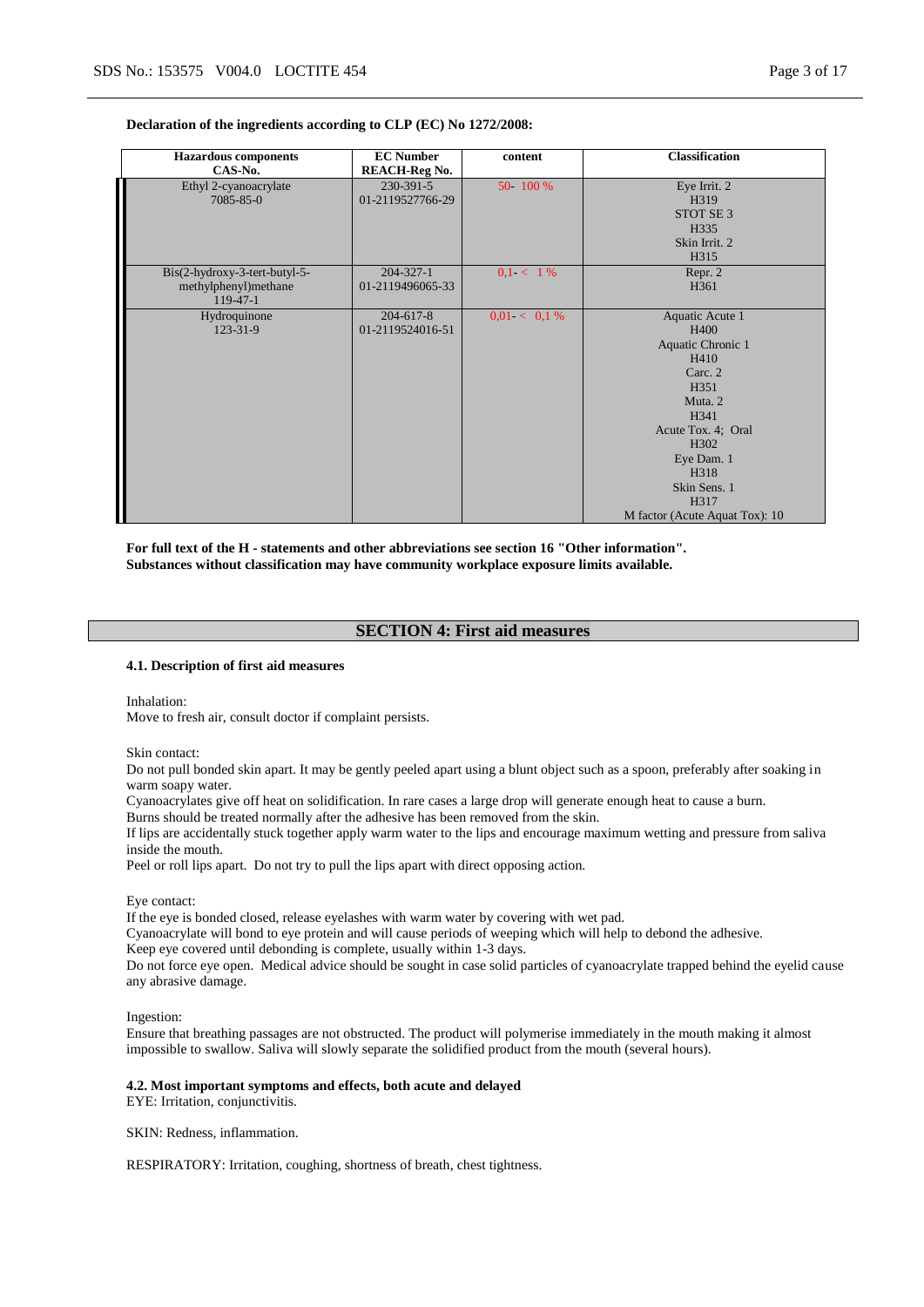#### **4.3. Indication of any immediate medical attention and special treatment needed**

See section: Description of first aid measures

### **SECTION 5: Firefighting measures**

## **5.1. Extinguishing media**

**Suitable extinguishing media:** Foam, extinguishing powder, carbon dioxide. Fine water spray

## **Extinguishing media which must not be used for safety reasons:**

None known

#### **5.2. Special hazards arising from the substance or mixture**

In the event of a fire, carbon monoxide (CO), carbon dioxide (CO2) and nitrogen oxides (NOx) can be released.

#### **5.3. Advice for firefighters**

Wear self-contained breathing apparatus and full protective clothing, such as turn-out gear.

#### **Additional information:**

In case of fire, keep containers cool with water spray.

## **SECTION 6: Accidental release measures**

## **6.1. Personal precautions, protective equipment and emergency procedures**

Ensure adequate ventilation. Avoid contact with skin and eyes.

Wear protective equipment.

#### **6.2. Environmental precautions**

Do not empty into drains / surface water / ground water.

#### **6.3. Methods and material for containment and cleaning up**

Do not use cloths for mopping up. Flood with water to complete polymerization and scrape off the floor. Cured material can be disposed of as non-hazardous waste.

Dispose of contaminated material as waste according to Section 13.

#### **6.4. Reference to other sections**

See advice in section 8

### **SECTION 7: Handling and storage**

### **7.1. Precautions for safe handling**

Ventilation (low level) is recommended when using large volumes Use of dispensing equipment is recommended to minimise the risk of skin or eye contact Avoid skin and eye contact. See advice in section 8

#### Hygiene measures:

Wash hands before work breaks and after finishing work. Do not eat, drink or smoke while working. Good industrial hygiene practices should be observed.

**7.2. Conditions for safe storage, including any incompatibilities** Refer to Technical Data Sheet

**7.3. Specific end use(s)** Adhesive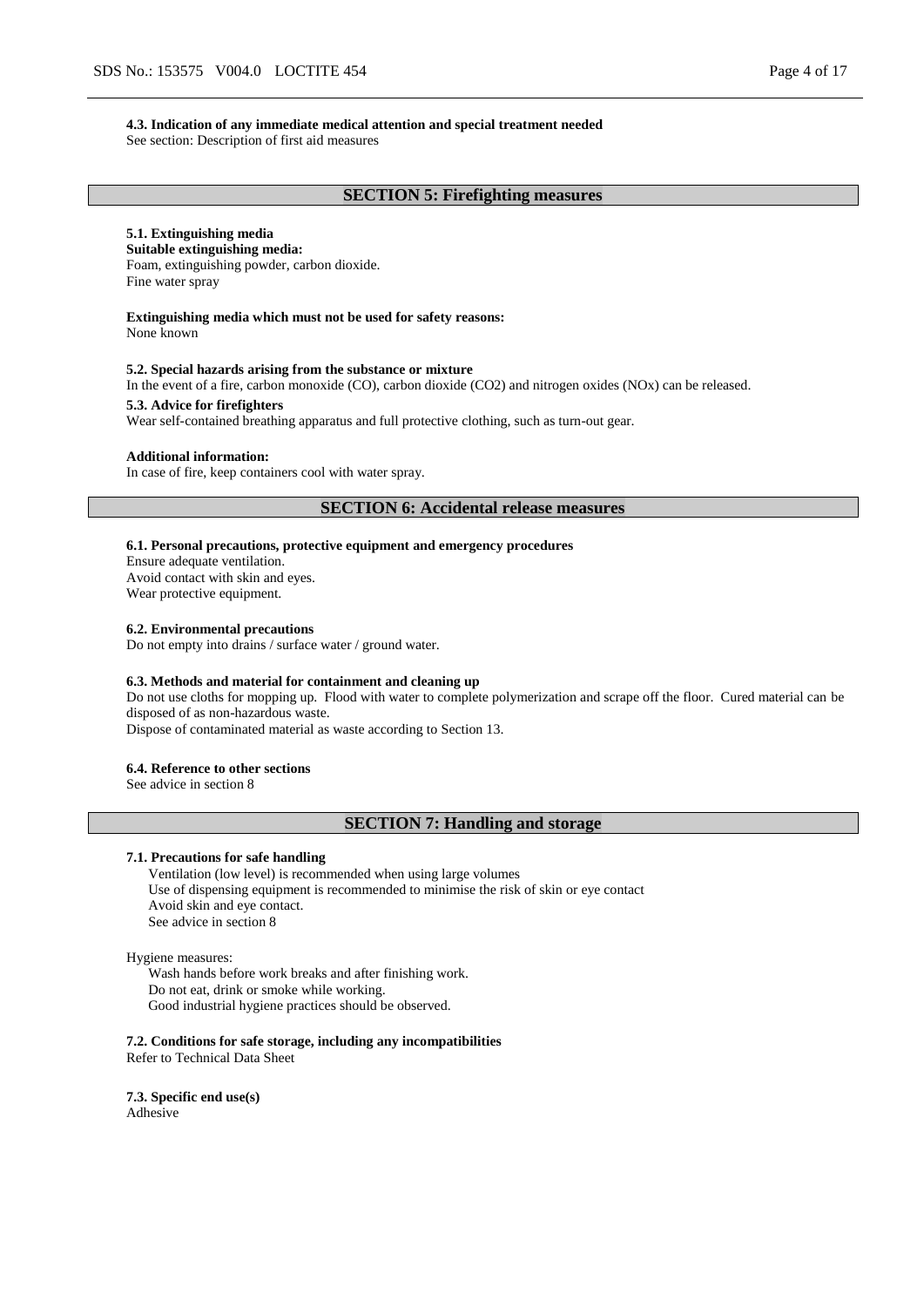# **SECTION 8: Exposure controls/personal protection**

## **8.1. Control parameters**

## **Occupational Exposure Limits**

Valid for

Great Britain

| <b>Ingredient [Regulated substance]</b>                     | ppm | mg/m <sup>3</sup> | Value type                                  | Short term exposure limit<br>category / Remarks | <b>Regulatory list</b> |
|-------------------------------------------------------------|-----|-------------------|---------------------------------------------|-------------------------------------------------|------------------------|
| Ethyl 2-cyanoacrylate<br>7085-85-0<br>[ETHYL CYANOACRYLATE] | 0,3 | L.J               | <b>Short Term Exposure</b><br>Limit (STEL): | 15 minutes                                      | EH40 WEL               |
| Hydroquinone<br>123-31-9<br>[HYDROQUINONE]                  |     | 0.5               | Time Weighted Average<br>(TWA):             |                                                 | EH40 WEL               |

## **Occupational Exposure Limits**

Valid for

Ireland

| <b>Ingredient [Regulated substance]</b>                                                 | ppm | mg/m <sup>3</sup> | Value type                                  | Short term exposure limit<br>category / Remarks | <b>Regulatory list</b> |
|-----------------------------------------------------------------------------------------|-----|-------------------|---------------------------------------------|-------------------------------------------------|------------------------|
| Ethyl 2-cyanoacrylate<br>7085-85-0<br>  [ETHYL 2-CYANOACRYLATE; ETHYL<br>CYANOACRYLATE] |     |                   | <b>Short Term Exposure</b><br>Limit (STEL): | 15 minutes                                      | IR OEL                 |
| Ethyl 2-cyanoacrylate<br>7085-85-0<br>  [ETHYL 2-CYANOACRYLATE; ETHYL<br>CYANOACRYLATE] | 0,2 |                   | Time Weighted Average<br>(TWA):             |                                                 | IR OEL                 |
| Hydroquinone<br>123-31-9<br>[HYDROQUINONE]                                              |     | 0,5               | Time Weighted Average<br>(TWA):             |                                                 | IR OEL                 |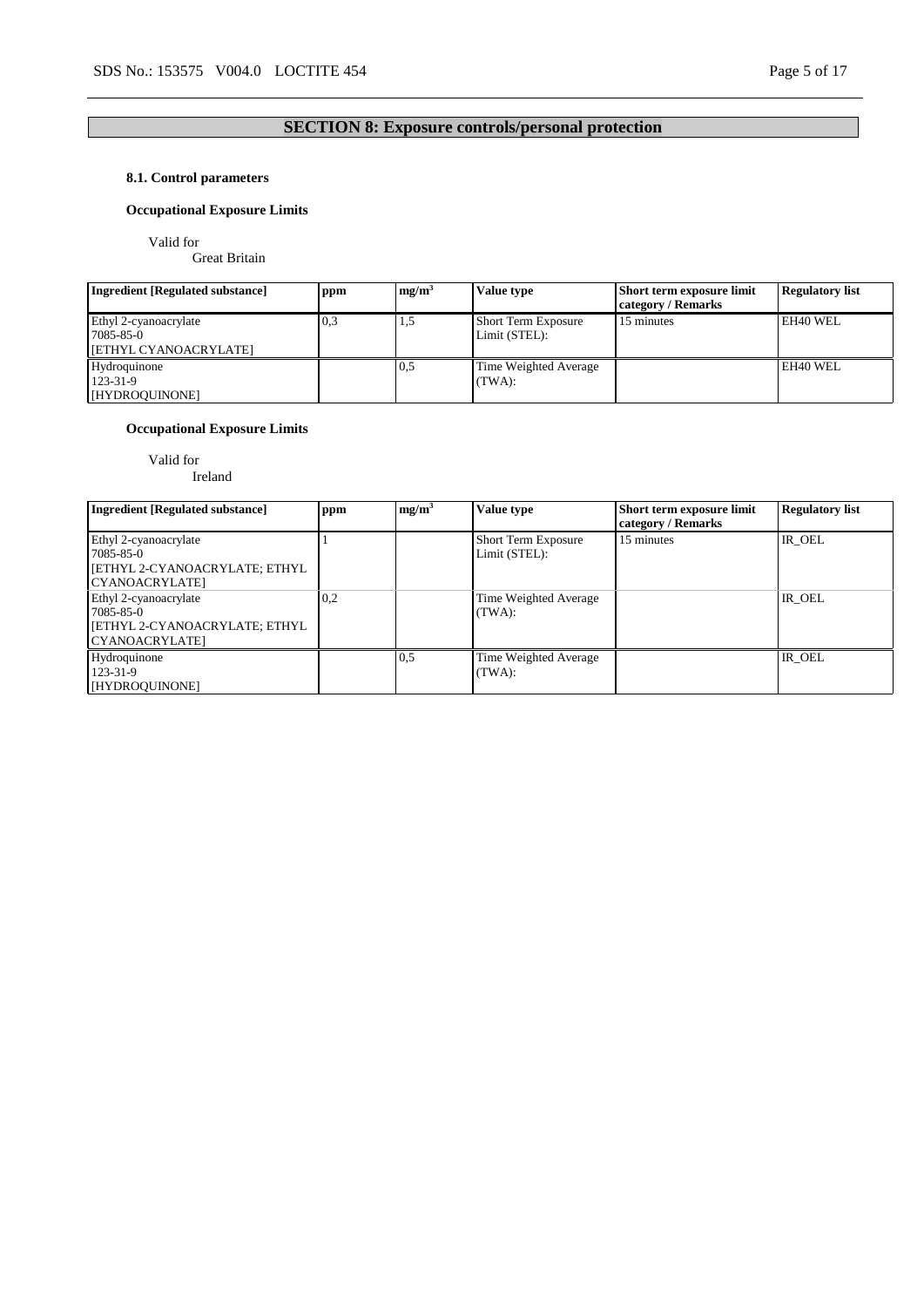## **Predicted No-Effect Concentration (PNEC):**

| Name on list                                               | <b>Environmental Exposure</b><br><b>Compartment</b> | period | <b>Value</b>         |     |                    | <b>Remarks</b> |  |
|------------------------------------------------------------|-----------------------------------------------------|--------|----------------------|-----|--------------------|----------------|--|
|                                                            |                                                     |        | mg/l                 | ppm | mg/kg              | others         |  |
| 6,6'-di-tert-Butyl-2,2'-methylenedi-p-cresol<br>$119-47-1$ | aqua<br>(freshwater)                                |        | 0.0068<br>mg/1       |     |                    |                |  |
| 6,6'-di-tert-Butyl-2,2'-methylenedi-p-cresol<br>119-47-1   | aqua (marine<br>water)                              |        | 0.00068<br>mg/1      |     |                    |                |  |
| 6,6'-di-tert-Butyl-2,2'-methylenedi-p-cresol<br>119-47-1   | aqua<br><i>(intermittent)</i><br>releases)          |        | $0,048 \text{ mg}/1$ |     |                    |                |  |
| 6,6'-di-tert-Butyl-2,2'-methylenedi-p-cresol<br>$119-47-1$ | sewage<br>treatment plant<br>(STP)                  |        | $100$ mg/l           |     |                    |                |  |
| 6,6'-di-tert-Butyl-2,2'-methylenedi-p-cresol<br>$119-47-1$ | sediment<br>(freshwater)                            |        |                      |     | $102$ mg/kg        |                |  |
| 6,6'-di-tert-Butyl-2,2'-methylenedi-p-cresol<br>$119-47-1$ | sediment<br>(marine water)                          |        |                      |     | $10,2$ mg/kg       |                |  |
| 6,6'-di-tert-Butyl-2,2'-methylenedi-p-cresol<br>$119-47-1$ | Soil                                                |        |                      |     | 20,4 mg/kg         |                |  |
| 6,6'-di-tert-Butyl-2,2'-methylenedi-p-cresol<br>$119-47-1$ | oral                                                |        |                      |     | $10 \text{ mg/kg}$ |                |  |
| Hydroquinone<br>123-31-9                                   | aqua<br>(freshwater)                                |        | 0.00057<br>mg/l      |     |                    |                |  |
| Hydroquinone<br>123-31-9                                   | aqua (marine<br>water)                              |        | 0.000057<br>mg/1     |     |                    |                |  |
| Hydroquinone<br>123-31-9                                   | sediment<br>(freshwater)                            |        |                      |     | 0.0049<br>mg/kg    |                |  |
| Hydroquinone<br>123-31-9                                   | sediment<br>(marine water)                          |        |                      |     | 0.00049<br>mg/kg   |                |  |
| Hydroquinone<br>123-31-9                                   | aqua<br><i>(intermittent)</i><br>releases)          |        | 0.00134<br>mg/1      |     |                    |                |  |
| Hydroquinone<br>123-31-9                                   | Soil                                                |        |                      |     | 0.00064<br>mg/kg   |                |  |
| Hydroquinone<br>123-31-9                                   | sewage<br>treatment plant<br>(STP)                  |        | $0,71 \text{ mg}/1$  |     |                    |                |  |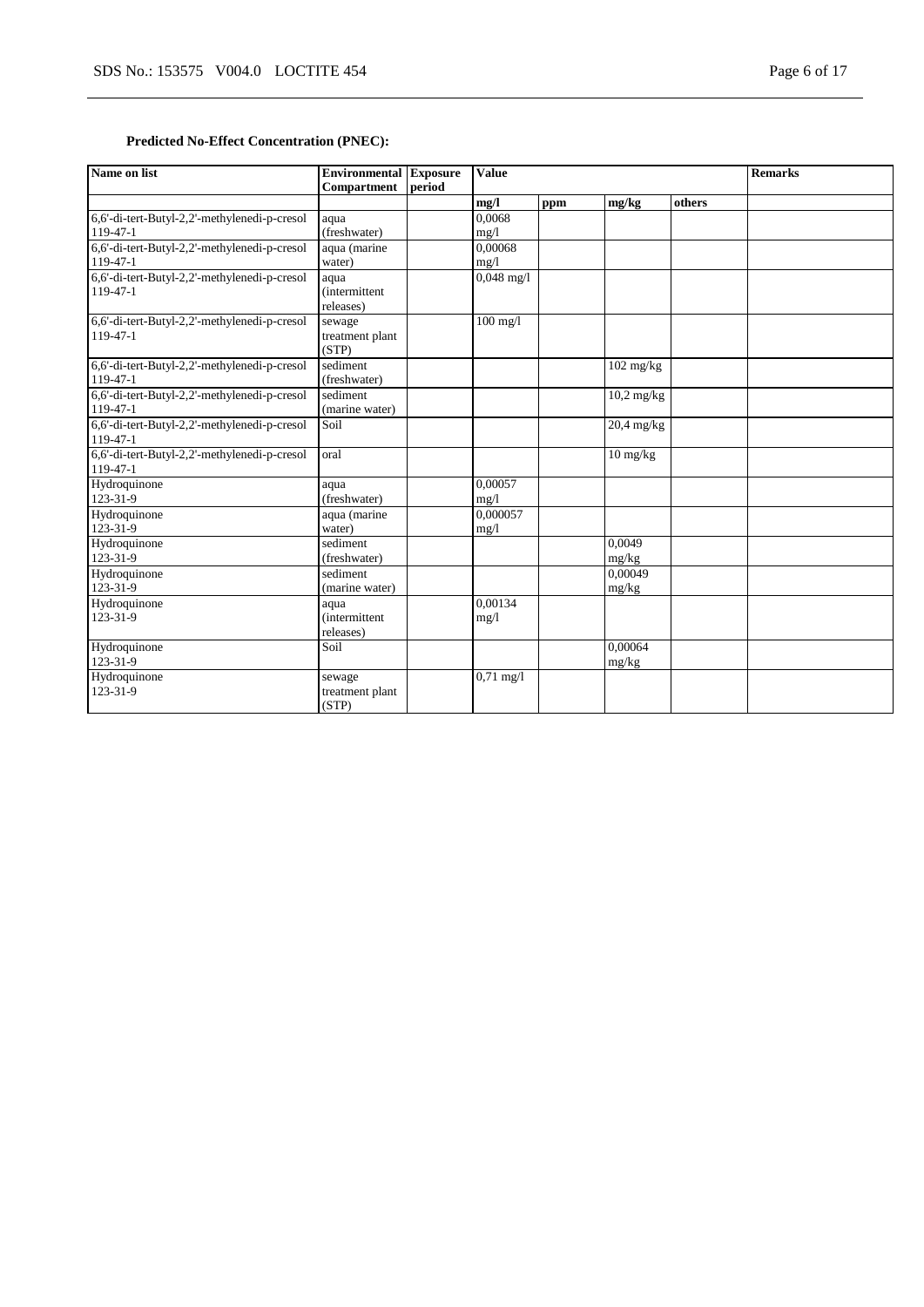## **Derived No-Effect Level (DNEL):**

| Name on list                                             | <b>Application</b><br>Area | Route of<br><b>Exposure</b> | <b>Health Effect</b>                               | <b>Exposure</b><br><b>Time</b> | <b>Value</b>            | <b>Remarks</b> |
|----------------------------------------------------------|----------------------------|-----------------------------|----------------------------------------------------|--------------------------------|-------------------------|----------------|
| Ethyl 2-cyanoacrylate<br>7085-85-0                       | Workers                    | Inhalation                  | Long term<br>exposure - local<br>effects           |                                | $9,25$ mg/m $3$         |                |
| Ethyl 2-cyanoacrylate<br>7085-85-0                       | Workers                    | Inhalation                  | Long term<br>exposure -<br>systemic effects        |                                | $9,25$ mg/m $3$         |                |
| Ethyl 2-cyanoacrylate<br>7085-85-0                       | General<br>population      | Inhalation                  | Long term<br>exposure - local<br>effects           |                                | $9,25$ mg/m $3$         |                |
| Ethyl 2-cyanoacrylate<br>7085-85-0                       | General<br>population      | Inhalation                  | Long term<br>exposure -<br>systemic effects        |                                | $9,25$ mg/m $3$         |                |
| 6,6'-di-tert-Butyl-2,2'-methylenedi-p-cresol<br>119-47-1 | Workers                    | dermal                      | Acute/short term<br>exposure -<br>systemic effects |                                | $3,175$ mg/kg           |                |
| 6,6'-di-tert-Butyl-2,2'-methylenedi-p-cresol<br>119-47-1 | Workers                    | inhalation                  | Acute/short term<br>exposure -<br>systemic effects |                                | 22,4 mg/m3              |                |
| 6,6'-di-tert-Butyl-2,2'-methylenedi-p-cresol<br>119-47-1 | Workers                    | dermal                      | Long term<br>exposure -<br>systemic effects        |                                | $0,635$ mg/kg           |                |
| 6,6'-di-tert-Butyl-2,2'-methylenedi-p-cresol<br>119-47-1 | Workers                    | inhalation                  | Long term<br>exposure -<br>systemic effects        |                                | $4,48$ mg/m $3$         |                |
| 6,6'-di-tert-Butyl-2,2'-methylenedi-p-cresol<br>119-47-1 | General<br>population      | dermal                      | Acute/short term<br>exposure -<br>systemic effects |                                | $1,59$ mg/kg            |                |
| 6,6'-di-tert-Butyl-2,2'-methylenedi-p-cresol<br>119-47-1 | General<br>population      | inhalation                  | Acute/short term<br>exposure -<br>systemic effects |                                | $5,5$ mg/m $3$          |                |
| 6,6'-di-tert-Butyl-2,2'-methylenedi-p-cresol<br>119-47-1 | General<br>population      | oral                        | Acute/short term<br>exposure -<br>systemic effects |                                | $1,59$ mg/kg            |                |
| 6,6'-di-tert-Butyl-2,2'-methylenedi-p-cresol<br>119-47-1 | General<br>population      | dermal                      | Long term<br>exposure -<br>systemic effects        |                                | $0,318$ mg/kg           |                |
| 6,6'-di-tert-Butyl-2,2'-methylenedi-p-cresol<br>119-47-1 | General<br>population      | inhalation                  | Long term<br>exposure -<br>systemic effects        |                                | $1,1$ mg/m $3$          |                |
| 6,6'-di-tert-Butyl-2,2'-methylenedi-p-cresol<br>119-47-1 | General<br>population      | oral                        | Long term<br>exposure -<br>systemic effects        |                                | $0,318$ mg/kg           |                |
| Hydroquinone<br>123-31-9                                 | Workers                    | dermal                      | Long term<br>exposure -<br>systemic effects        |                                | $\overline{3,33}$ mg/kg |                |
| Hydroquinone<br>123-31-9                                 | Workers                    | inhalation                  | Long term<br>exposure -<br>systemic effects        |                                | $2,1$ mg/m $3$          |                |
| Hydroquinone<br>123-31-9                                 | General<br>population      | dermal                      | Long term<br>exposure -<br>systemic effects        |                                | $1,66$ mg/kg            |                |
| Hydroquinone<br>123-31-9                                 | General<br>population      | inhalation                  | Long term<br>exposure -<br>systemic effects        |                                | $1,05$ mg/m $3$         |                |
| Hydroquinone<br>123-31-9                                 | General<br>population      | oral                        | Long term<br>exposure -<br>systemic effects        |                                | $0,6$ mg/kg             |                |

## **Biological Exposure Indices:**

None

## **8.2. Exposure controls:**

Engineering controls: Ensure good ventilation/extraction.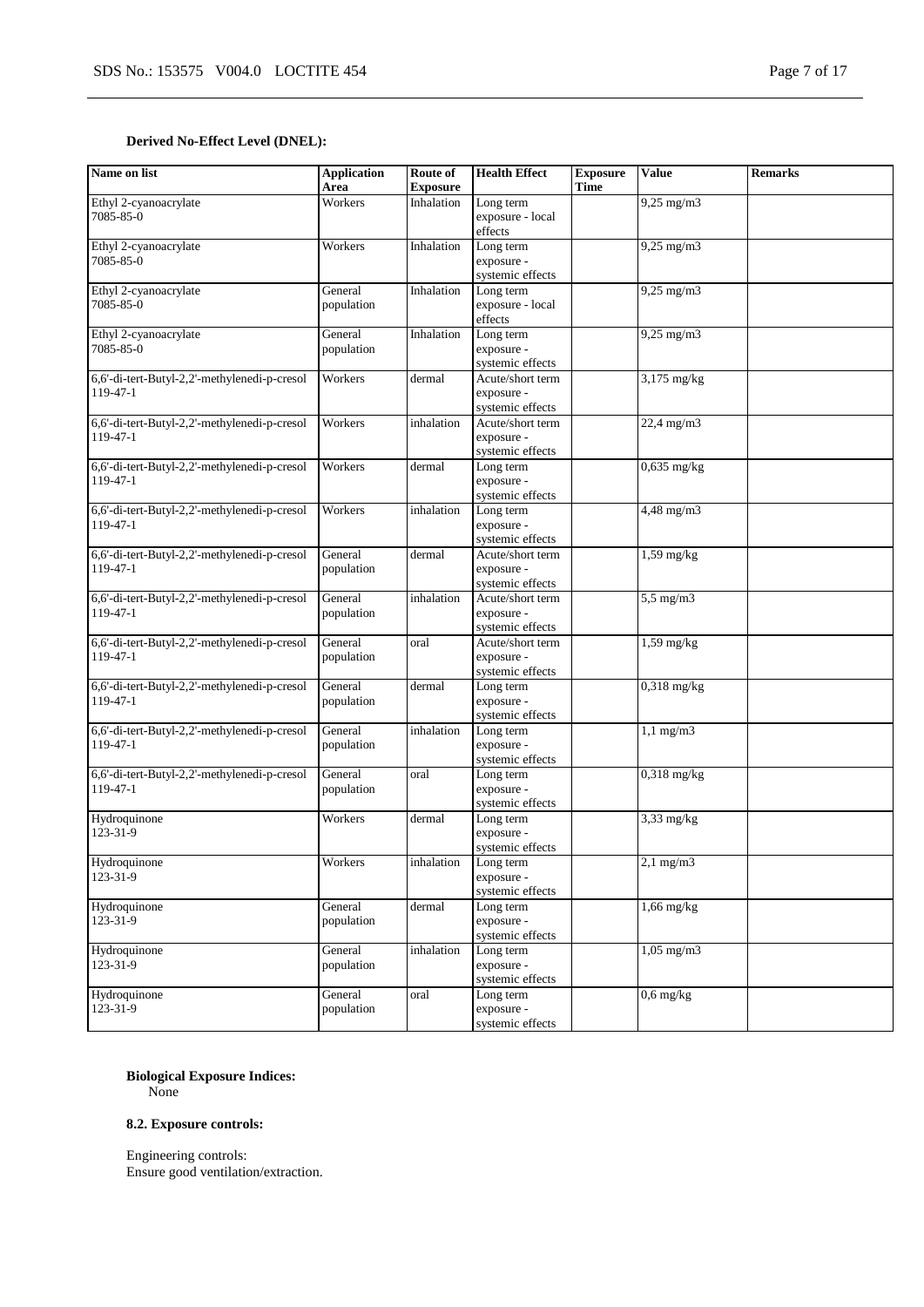Respiratory protection: Ensure adequate ventilation. An approved mask or respirator fitted with an organic vapour cartridge should be worn if the product is used in a poorly ventilated area Filter type: A (EN 14387)

Hand protection: Polyethylene or polypropylene gloves are recommended when using large volumes. Chemical-resistant protective gloves (EN 374). Suitable materials for short-term contact or splashes (recommended: at least protection index 2, corresponding to > 30 minutes permeation time as per EN 374): nitrile rubber (NBR; >= 0.4 mm thickness) Suitable materials for longer, direct contact (recommended: protection index 6, corresponding to > 480 minutes permeation time as per EN 374): nitrile rubber (NBR;  $>= 0.4$  mm thickness) This information is based on literature references and on information provided by glove manufacturers, or is derived by analogy

with similar substances. Please note that in practice the working life of chemical-resistant protective gloves may be considerably shorter than the permeation time determined in accordance with EN 374 as a result of the many influencing factors (e.g. temperature). If signs of wear and tear are noticed then the gloves should be replaced.

### Do not use PVC, rubber or nylon gloves.

Please note that in practice the working life of chemical resistant gloves may be considerably reduced as a result of many influencing factors (e.g. temperature). Suitable risk assessment should be carried out by the end user. If signs of wear and tear are noticed then the gloves should be replaced.

#### Eye protection:

Safety glasses with sideshields or chemical safety goggles should be worn if there is a risk of splashing. Protective eye equipment should conform to EN166.

Skin protection: Wear suitable protective clothing. Protective clothing should conform to EN 14605 for liquid splashes or to EN 13982 for dusts.

#### Advices to personal protection equipment:

The information provided on personal protective equipment is for guidance purposes only. A full risk assessment should be conducted prior to using this product to determine the appropriate personal protective equipment to suit local conditions. Personal protective equipment should conform to the relevant EN standard.

### **SECTION 9: Physical and chemical properties**

#### **9.1. Information on basic physical and chemical properties**

Appearance liquid Odor irritating Odour threshold No data available / Not applicable

pH Not applicable Initial boiling point  $> 149 \degree C > 300.2 \degree F$ ) Vapour pressure Vapour pressure  $(50 °C (122 °F))$ Relative vapour density: No data available / Not applicable Density () Solubility (qualitative) (Solvent: Acetone) Solubility (qualitative) (Solvent: Water)

colourless

Melting point Mo data available / Not applicable<br>Solidification temperature Mo data available / Not applicable No data available / Not applicable Flash point 80 - 93,4 °C (176 - 200.12 °F); Tagliabue closed cup Evaporation rate No data available / Not applicable Flammability No data available / Not applicable Explosive limits No data available / Not applicable<br>Vapour pressure 0.27 mbar 0.27 mbar < 700 mbar

1,0500 g/cm3

Bulk density No data available / Not applicable Solubility No data available / Not applicable Miscible

Polymerises in presence of water.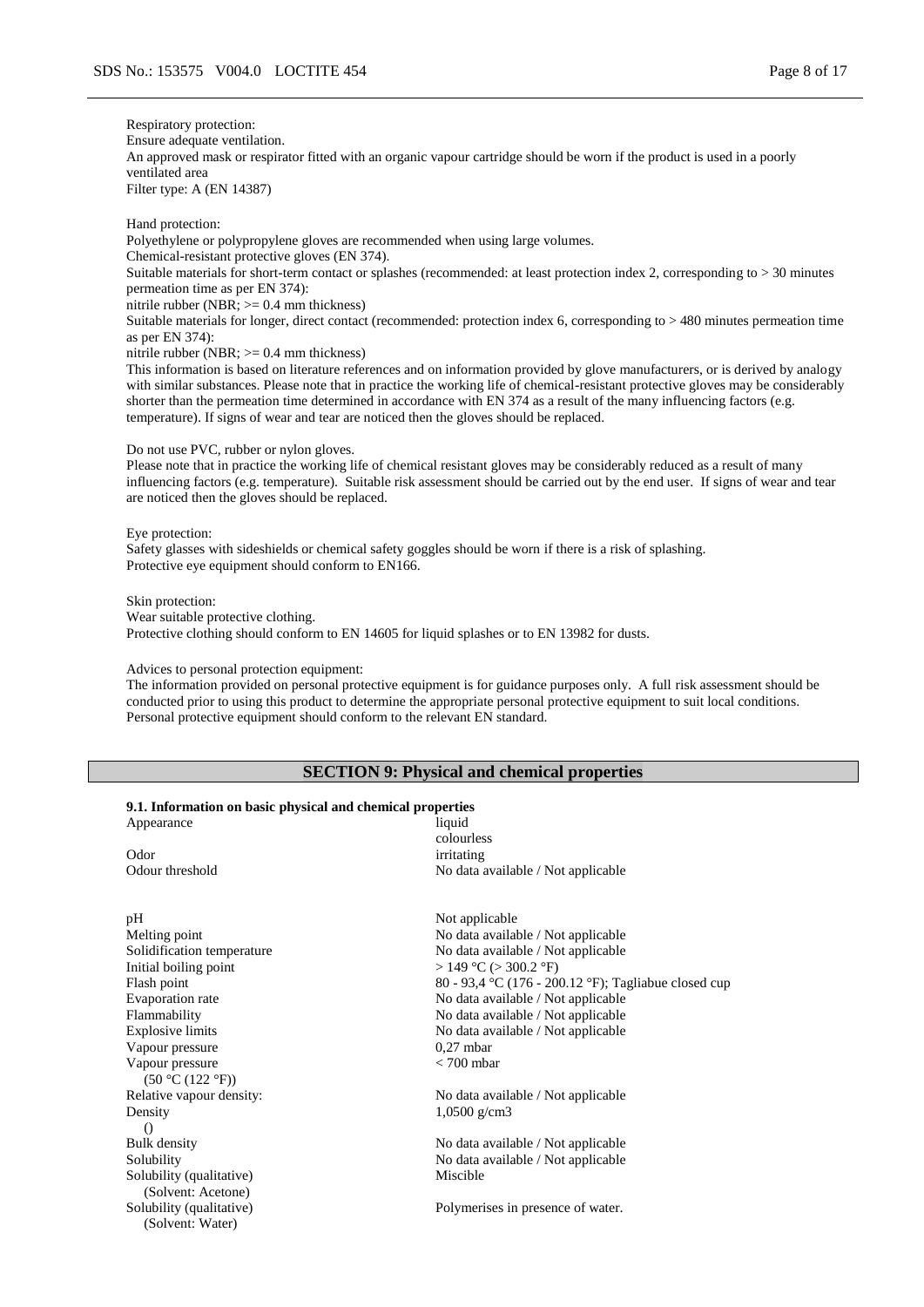Partition coefficient: n-octanol/water No data available / Not applicable Auto-ignition temperature No data available / Not applicable Decomposition temperature No data available / Not applicable Viscosity<br>Viscosity (kinematic) No data available / Not applicable<br>No data available / Not applicable Viscosity (kinematic)<br>
Explosive properties<br>
No data available / Not applicable<br>
No data available / Not applicable Oxidising properties No data available / Not applicable

#### **9.2. Other information**

No data available / Not applicable

### **SECTION 10: Stability and reactivity**

No data available / Not applicable

### **10.1. Reactivity**

Rapid exothermic polymerization will occur in the presence of water, amines, alkalis and alcohols.

### **10.2. Chemical stability**

Stable under recommended storage conditions.

#### **10.3. Possibility of hazardous reactions**

See section reactivity

### **10.4. Conditions to avoid**

Stable under normal conditions of storage and use.

### **10.5. Incompatible materials**

See section reactivity.

### **10.6. Hazardous decomposition products**

None if used for intended purpose.

## **SECTION 11: Toxicological information**

#### **General toxicological information:**

Cyanoacrylates are considered to have relatively low toxicity. Acute oral LD50 is >5000mg/kg (rat). It is almost impossible to swallow as it rapidly polymerises in the mouth.

Prolonged exposure to high concentrations of vapours may lead to chronic effects in sensitive individuals In dry atmosphere with < 50% humidity, vapours may irritate the eyes and respiratory system

#### **11.1. Information on toxicological effects**

#### **Acute oral toxicity:**

The mixture is classified based on calculation method referring to the classified substances present in the mixture.

| Hazardous substances                                                    | Value | Value               | <b>Species</b> | <b>Method</b>                                   |
|-------------------------------------------------------------------------|-------|---------------------|----------------|-------------------------------------------------|
| CAS-No.                                                                 | type  |                     |                |                                                 |
| Ethyl 2-cyanoacrylate<br>7085-85-0                                      | LD50  | $> 5.000$ mg/kg     | rat            | <b>OECD</b> Guideline 401 (Acute Oral Toxicity) |
| $Bis(2-hydroxy-3-tert-$<br>butyl-5-<br>methylphenyl)methane<br>119-47-1 | LD50  | $> 10.000$ mg/kg    | rat            | not specified                                   |
| Hydroquinone<br>123-31-9                                                | LD50  | $367 \text{ mg/kg}$ | rat            | <b>OECD</b> Guideline 401 (Acute Oral Toxicity) |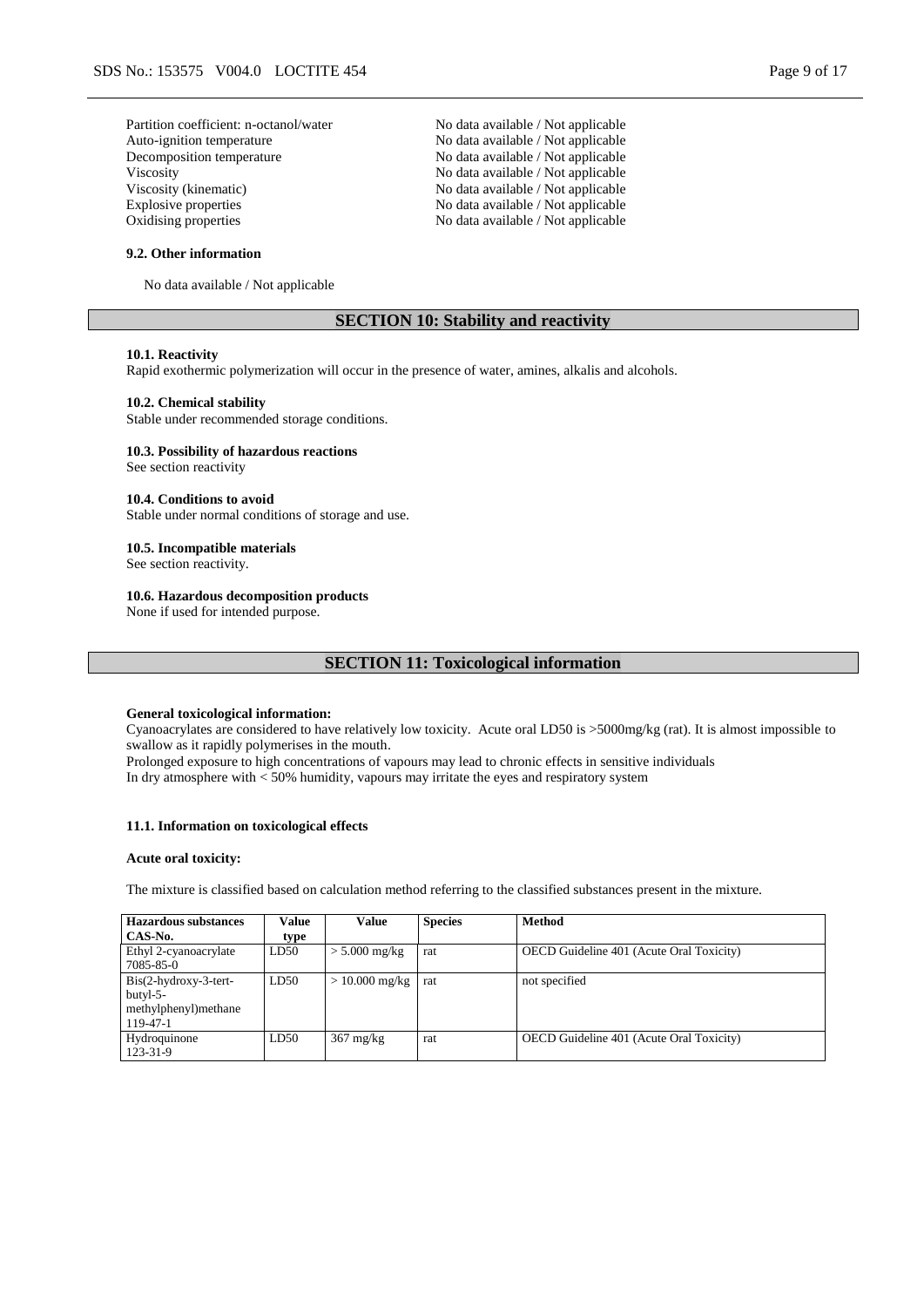### **Acute dermal toxicity:**

The mixture is classified based on calculation method referring to the classified substances present in the mixture.

| Hazardous substances    | Value | Value           | <b>Species</b> | <b>Method</b>                                     |
|-------------------------|-------|-----------------|----------------|---------------------------------------------------|
| CAS-No.                 | type  |                 |                |                                                   |
| Ethyl 2-cyanoacrylate   | LD50  | $>$ 2.000 mg/kg | rabbit         | <b>OECD</b> Guideline 402 (Acute Dermal Toxicity) |
| 7085-85-0               |       |                 |                |                                                   |
| $Bis(2-hydroxy-3-tert-$ | LD50  | $>10.000$ mg/kg | rat            | not specified                                     |
| butyl-5-                |       |                 |                |                                                   |
| methylphenyl) methane   |       |                 |                |                                                   |
| 119-47-1                |       |                 |                |                                                   |
| Hydroquinone            | LD50  | $>$ 2.000 mg/kg | rabbit         | <b>OECD</b> Guideline 402 (Acute Dermal Toxicity) |
| 123-31-9                |       |                 |                |                                                   |

#### **Acute inhalative toxicity:**

No data available.

### **Skin corrosion/irritation:**

Bonds skin in seconds. Considered to be of low toxicity: acute dermal LD50 (rabbit)>2000mg/kg Due to polymerisation at the skin surface allergic reaction is unlikely to occur

| Hazardous substances  | <b>Result</b>  | <b>Exposure</b> | <b>Species</b> | <b>Method</b>                                            |
|-----------------------|----------------|-----------------|----------------|----------------------------------------------------------|
| CAS-No.               |                | time            |                |                                                          |
| Ethyl 2-cyanoacrylate | slightly       | 24h             | rabbit         | OECD Guideline 404 (Acute Dermal Irritation / Corrosion) |
| 7085-85-0             | irritating     |                 |                |                                                          |
| Hydroquinone          | not irritating | 24h             | rabbit         | Weight of evidence                                       |
| 123-31-9              |                |                 |                |                                                          |

### **Serious eye damage/irritation:**

Liquid product will bond eyelids. In a dry atmosphere (RH<50%) vapours may cause irritation and lachrymatory effect

| <b>Hazardous substances</b><br>CAS-No. | <b>Result</b> | Exposure<br>time | Species | Method                                                       |
|----------------------------------------|---------------|------------------|---------|--------------------------------------------------------------|
| Ethyl 2-cyanoacrylate<br>7085-85-0     | irritating    | 72 h             | rabbit  | <b>OECD</b> Guideline 405 (Acute Eye Irritation / Corrosion) |

#### **Respiratory or skin sensitization:**

The mixture is classified based on threshold limits referring to the classified substances present in the mixture.

| <b>Hazardous substances</b> | Result          | <b>Test type</b>        | <b>Species</b> | Method                                  |
|-----------------------------|-----------------|-------------------------|----------------|-----------------------------------------|
| CAS-No.                     |                 |                         |                |                                         |
| Ethyl 2-cyanoacrylate       | not sensitising |                         | guinea pig     | not specified                           |
| 7085-85-0                   |                 |                         |                |                                         |
| Hydroquinone                | sensitising     | Guinea pig maximisation | guinea pig     | equivalent or similar to OECD Guideline |
| 123-31-9                    |                 | test                    |                | 406 (Skin Sensitisation)                |
| Hydroquinone                | sensitising     | Mouse local lymphnode   | mouse          | equivalent or similar to OECD Guideline |
| 123-31-9                    |                 | assay (LLNA)            |                | 429 (Skin Sensitisation: Local Lymph    |
|                             |                 |                         |                | Node Assay)                             |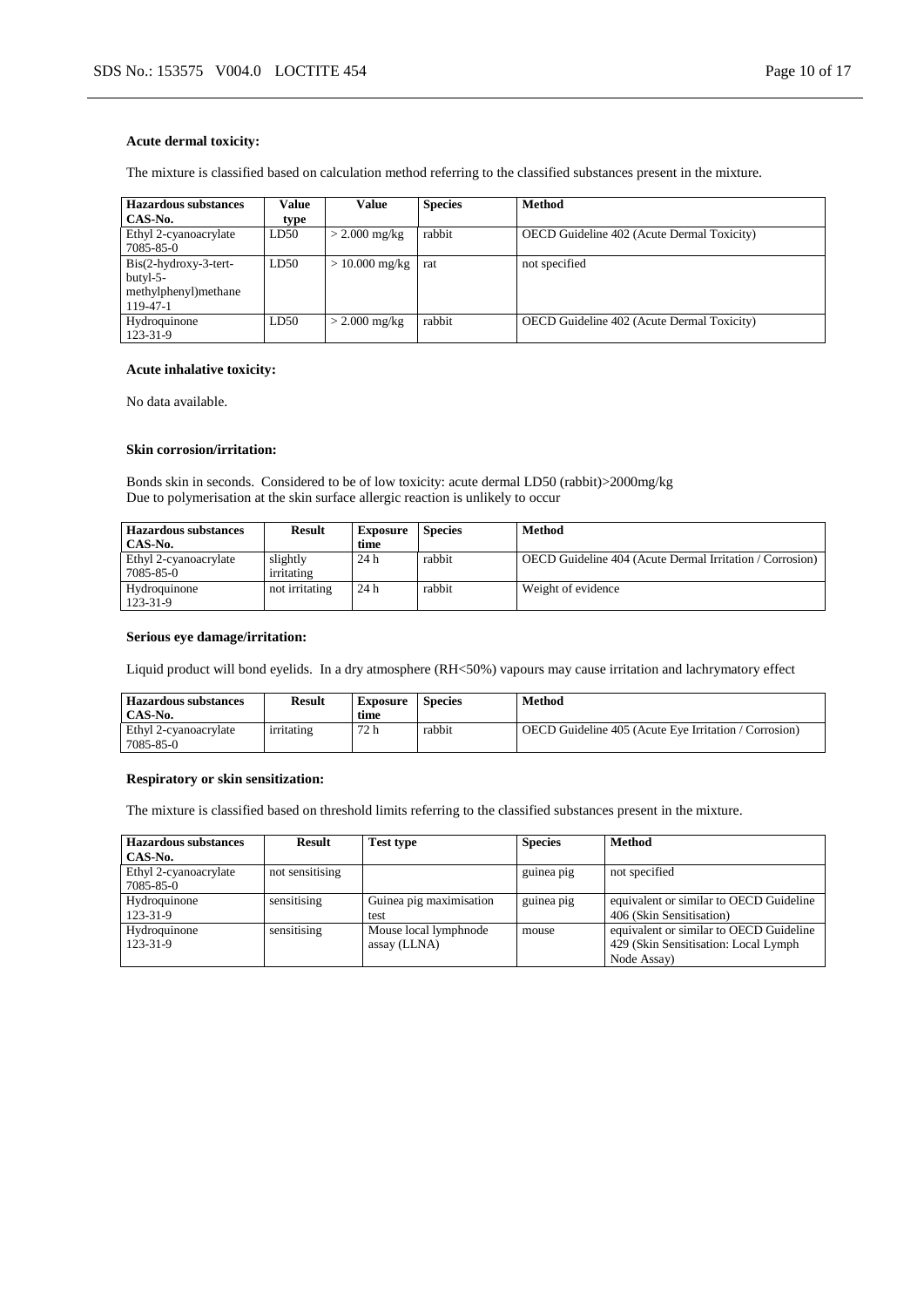## **Germ cell mutagenicity:**

The mixture is classified based on threshold limits referring to the classified substances present in the mixture.

| <b>Hazardous substances</b><br>CAS-No.                                | <b>Result</b> | Type of study /<br>Route of<br>administration          | <b>Metabolic</b><br>activation /<br><b>Exposure time</b> | <b>Species</b> | <b>Method</b>                                                                                                     |
|-----------------------------------------------------------------------|---------------|--------------------------------------------------------|----------------------------------------------------------|----------------|-------------------------------------------------------------------------------------------------------------------|
| Ethyl 2-cyanoacrylate<br>7085-85-0                                    | negative      | bacterial reverse<br>mutation assay (e.g<br>Ames test) |                                                          |                | OECD Guideline 471<br>(Bacterial Reverse Mutation)<br>Assay)                                                      |
| Ethyl 2-cyanoacrylate<br>7085-85-0                                    | negative      | mammalian cell<br>gene mutation assay                  | with and without                                         |                | OECD Guideline 476 (In vitro<br>Mammalian Cell Gene<br><b>Mutation Test)</b>                                      |
| Ethyl 2-cyanoacrylate<br>7085-85-0                                    | negative      | in vitro mammalian<br>chromosome<br>aberration test    | with and without                                         |                | OECD Guideline 473 (In vitro<br>Mammalian Chromosome<br><b>Aberration Test)</b>                                   |
| Bis(2-hydroxy-3-tert-<br>butyl-5-<br>methylphenyl)methane<br>119-47-1 | negative      | bacterial reverse<br>mutation assay (e.g<br>Ames test) | with and without                                         |                | OECD Guideline 471<br>(Bacterial Reverse Mutation<br>Assay)                                                       |
| Hydroquinone<br>123-31-9                                              | negative      | bacterial reverse<br>mutation assay (e.g<br>Ames test) | with and without                                         |                | equivalent or similar to OECD<br>Guideline 471 (Bacterial<br><b>Reverse Mutation Assay)</b>                       |
| Hydroquinone<br>$123 - 31 - 9$                                        | negative      | in vitro mammalian<br>chromosome<br>aberration test    | with and without                                         |                | OECD Guideline 473 (In vitro<br>Mammalian Chromosome<br><b>Aberration Test)</b>                                   |
| Hydroquinone<br>$123 - 31 - 9$                                        | positive      | mammalian cell<br>gene mutation assay                  | with and without                                         |                | OECD Guideline 476 (In vitro<br>Mammalian Cell Gene<br>Mutation Test)                                             |
| Hydroquinone<br>123-31-9                                              | positive      | intraperitoneal                                        |                                                          | mouse          | equivalent or similar to OECD<br>Guideline 474 (Mammalian<br><b>Erythrocyte Micronucleus</b><br>Test)             |
| Hydroquinone<br>123-31-9                                              | negative      | oral: gavage                                           |                                                          | rat            | equivalent or similar to OECD<br>Guideline 478 (Genetic<br><b>Toxicology: Rodent Dominant</b><br>Lethal Test)     |
| Hydroquinone<br>123-31-9                                              | positive      | intraperitoneal                                        |                                                          | mouse          | equivalent or similar to OECD<br>Guideline 483 (Mammalian<br>Spermatogonial Chromosome<br><b>Aberration Test)</b> |

### **Carcinogenicity**

The mixture is classified based on threshold limits referring to the classified substances present in the mixture.

| <b>Hazardous</b> components | <b>Result</b> | Route of     | <b>Exposure</b>  | <b>Species</b> | <b>Sex</b>  | <b>Method</b>         |
|-----------------------------|---------------|--------------|------------------|----------------|-------------|-----------------------|
| CAS-No.                     |               | application  | time /           |                |             |                       |
|                             |               |              | <b>Frequency</b> |                |             |                       |
|                             |               |              | of treatment     |                |             |                       |
| Hydroquinone                | carcinogenic  | oral: gavage | 103 w            | rat            | male/female | equivalent or similar |
| 123-31-9                    |               |              | 5 d/w            |                |             | OECD Guideline 453    |
|                             |               |              |                  |                |             | (Combined Chronic     |
|                             |               |              |                  |                |             | Toxicity/             |
|                             |               |              |                  |                |             | Carcinogenicity       |
|                             |               |              |                  |                |             | Studies)              |
| Hydroquinone                | carcinogenic  | oral: gavage | 103 w            | mouse          | female      | equivalent or similar |
| 123-31-9                    |               |              | 5 d/w            |                |             | OECD Guideline 453    |
|                             |               |              |                  |                |             | (Combined Chronic     |
|                             |               |              |                  |                |             | Toxicity/             |
|                             |               |              |                  |                |             | Carcinogenicity       |
|                             |               |              |                  |                |             | Studies)              |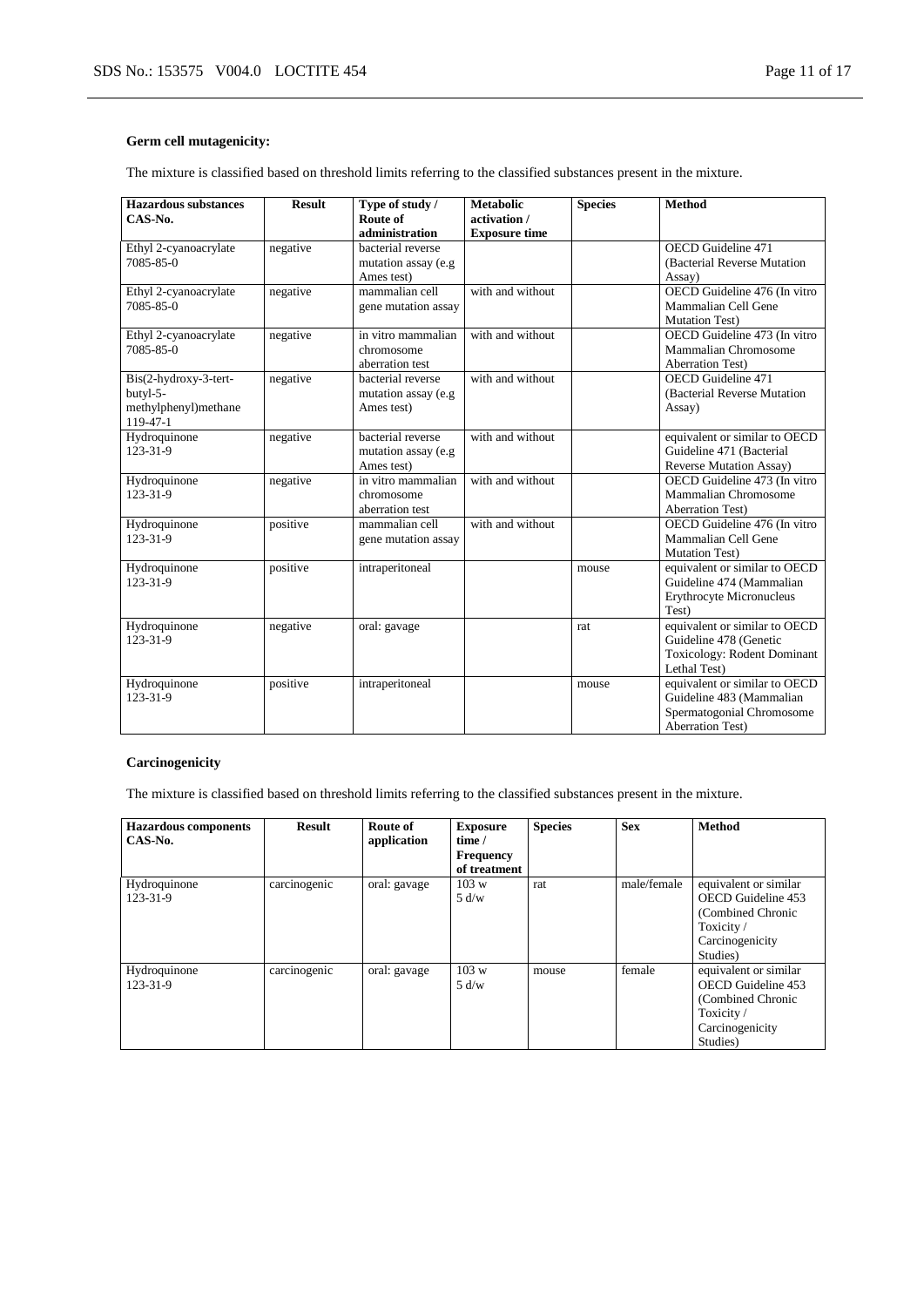## **Reproductive toxicity:**

The mixture is classified based on threshold limits referring to the classified substances present in the mixture.

| <b>Result / Value</b> | <b>Test type</b>     | Route of     | <b>Species</b>              | <b>Method</b>                |
|-----------------------|----------------------|--------------|-----------------------------|------------------------------|
|                       |                      |              |                             |                              |
|                       |                      |              |                             | <b>OECD</b> Guideline 421    |
|                       |                      |              |                             | (Reproduction /              |
|                       |                      |              |                             | Developmental Toxicity       |
|                       |                      |              |                             | Screening Test)              |
| NOAEL $P$ 15 mg/kg    | Two                  | oral: gavage | rat                         | EPA OTS 798.4700             |
|                       | generation           |              |                             | (Reproduction and Fertility) |
| NOAEL $F1150$ mg/kg   | study                |              |                             | Effects)                     |
| NOAEL $F2$ 150 mg/kg  |                      |              |                             |                              |
|                       | NOAEL $P$ 12.5 mg/kg | screening    | application<br>oral: gavage | rat                          |

## **STOT-single exposure:**

No data available.

## **STOT-repeated exposure::**

The mixture is classified based on threshold limits referring to the classified substances present in the mixture.

| <b>Hazardous substances</b> | <b>Result / Value</b>      | Route of     | <b>Exposure time</b> / | <b>Species</b> | <b>Method</b>            |
|-----------------------------|----------------------------|--------------|------------------------|----------------|--------------------------|
| CAS-No.                     |                            | application  | <b>Frequency of</b>    |                |                          |
|                             |                            |              | treatment              |                |                          |
| Hydroquinone                | NOAEL $50 \text{ mg/kg}$   | oral: gavage | 13 w                   | rat            | not specified            |
| 123-31-9                    |                            |              | 5 d/w                  |                |                          |
| Hydroquinone                | NOAEL $73.9 \text{ mg/kg}$ | dermal       | 13 w                   | rat            | equivalent or similar to |
| 123-31-9                    |                            |              | 6 h/d, 5 d/w           |                | OECD Guideline 411       |
|                             |                            |              |                        |                | (Subchronic Dermal)      |
|                             |                            |              |                        |                | Toxicity: 90-Day Study)  |

### **Aspiration hazard:**

No data available.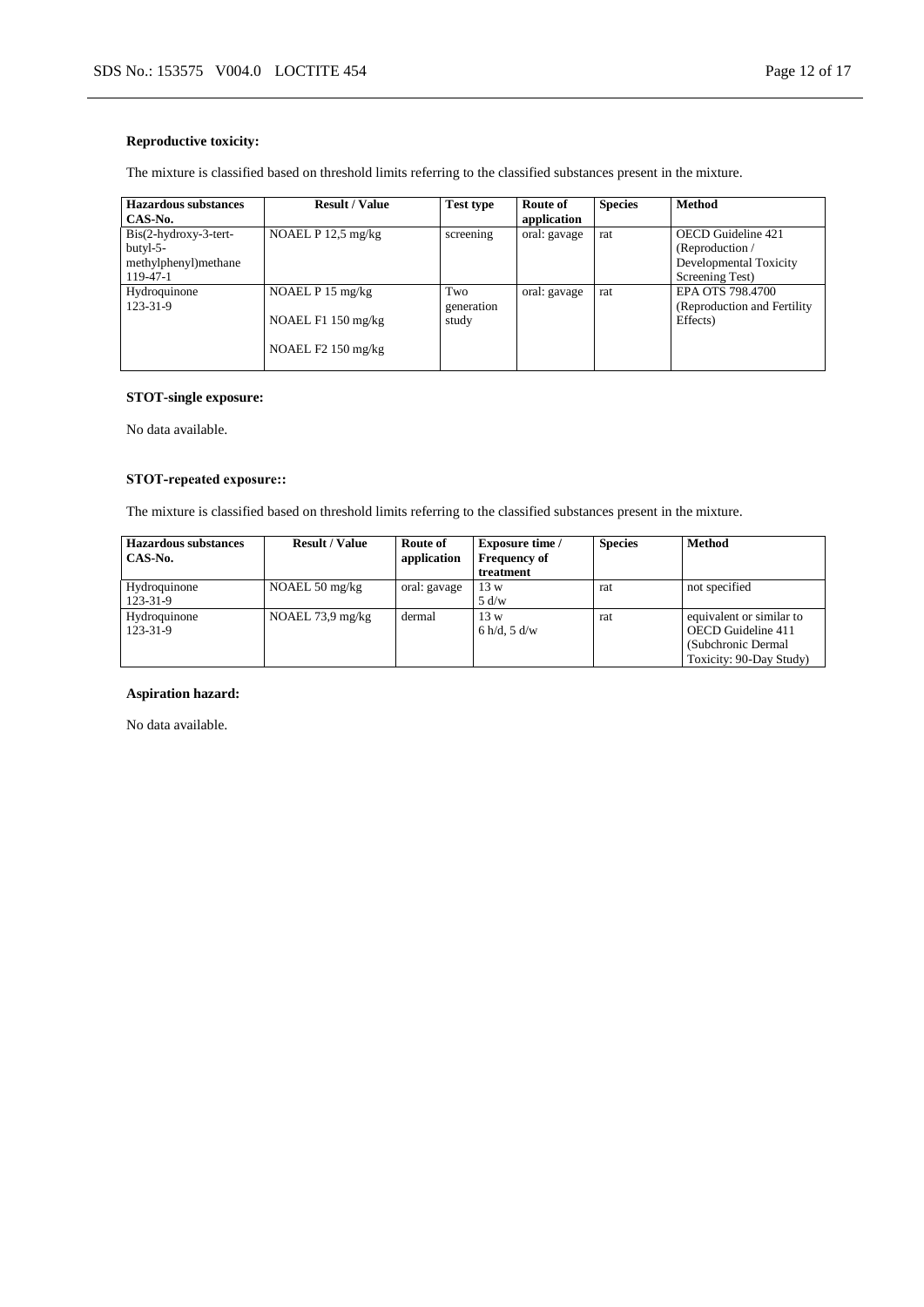## **SECTION 12: Ecological information**

### **General ecological information:**

Biological and Chemical Oxygen Demands (BOD and COD) are insignificant. Do not empty into drains / surface water / ground water.

### **12.1. Toxicity**

### **Toxicity (Fish):**

The mixture is classified based on calculation method referring to the classified substances present in the mixture.

| Hazardous substances          | Value | Value                | <b>Exposure time Species</b> |                     | Method                       |
|-------------------------------|-------|----------------------|------------------------------|---------------------|------------------------------|
| CAS-No.                       | tvpe  |                      |                              |                     |                              |
| Bis(2-hydroxy-3-tert-butyl-5- | LC50  | Toxicity > Water     |                              | Oryzias latipes     | OECD Guideline 203 (Fish,    |
| methylphenyl)methane          |       | solubilitv           |                              |                     | <b>Acute Toxicity Test</b> ) |
| 119-47-1                      |       |                      |                              |                     |                              |
| Hydroquinone                  | LC50  | $0.638 \text{ mg}/1$ | 96 h                         | Oncorhynchus mykiss | OECD Guideline 203 (Fish,    |
| 123-31-9                      |       |                      |                              |                     | <b>Acute Toxicity Test)</b>  |

### **Toxicity (Daphnia):**

The mixture is classified based on calculation method referring to the classified substances present in the mixture.

| Hazardous substances          | <b>Value</b> | Value                | <b>Exposure time Species</b> |               | <b>Method</b>             |
|-------------------------------|--------------|----------------------|------------------------------|---------------|---------------------------|
| CAS-No.                       | type         |                      |                              |               |                           |
| Bis(2-hydroxy-3-tert-butyl-5- | <b>EC50</b>  | Toxicity > Water     | 48 h                         | Daphnia magna | <b>OECD</b> Guideline 202 |
| methylphenyl) methane         |              | solubilitv           |                              |               | (Daphnia sp. Acute)       |
| 119-47-1                      |              |                      |                              |               | Immobilisation Test)      |
| Hydroquinone                  | EC50         | $0,134 \text{ mg}/1$ | 48 h                         | Daphnia magna | <b>OECD</b> Guideline 202 |
| 123-31-9                      |              |                      |                              |               | (Daphnia sp. Acute        |
|                               |              |                      |                              |               | Immobilisation Test)      |

### **Chronic toxicity to aquatic invertebrates**

The mixture is classified based on calculation method referring to the classified substances present in the mixture.

| <b>Hazardous substances</b>                                          | Value       | Value                          | <b>Exposure time Species</b> |               | Method                                          |
|----------------------------------------------------------------------|-------------|--------------------------------|------------------------------|---------------|-------------------------------------------------|
| CAS-No.                                                              | type        |                                |                              |               |                                                 |
| $Bis(2-hydroxy-3-tert-butyl-5-$<br>methylphenyl) methane<br>119-47-1 | <b>NOEC</b> | Toxicity > Water<br>solubilitv |                              | Daphnia magna | OECD 211 (Daphnia)<br>magna, Reproduction Test) |
| Hydroquinone<br>123-31-9                                             | NOEC        | $0,0057 \text{ mg/l}$          | 21 d                         | Daphnia magna | OECD 211 (Daphnia)<br>magna, Reproduction Test) |

**Toxicity (Algae):**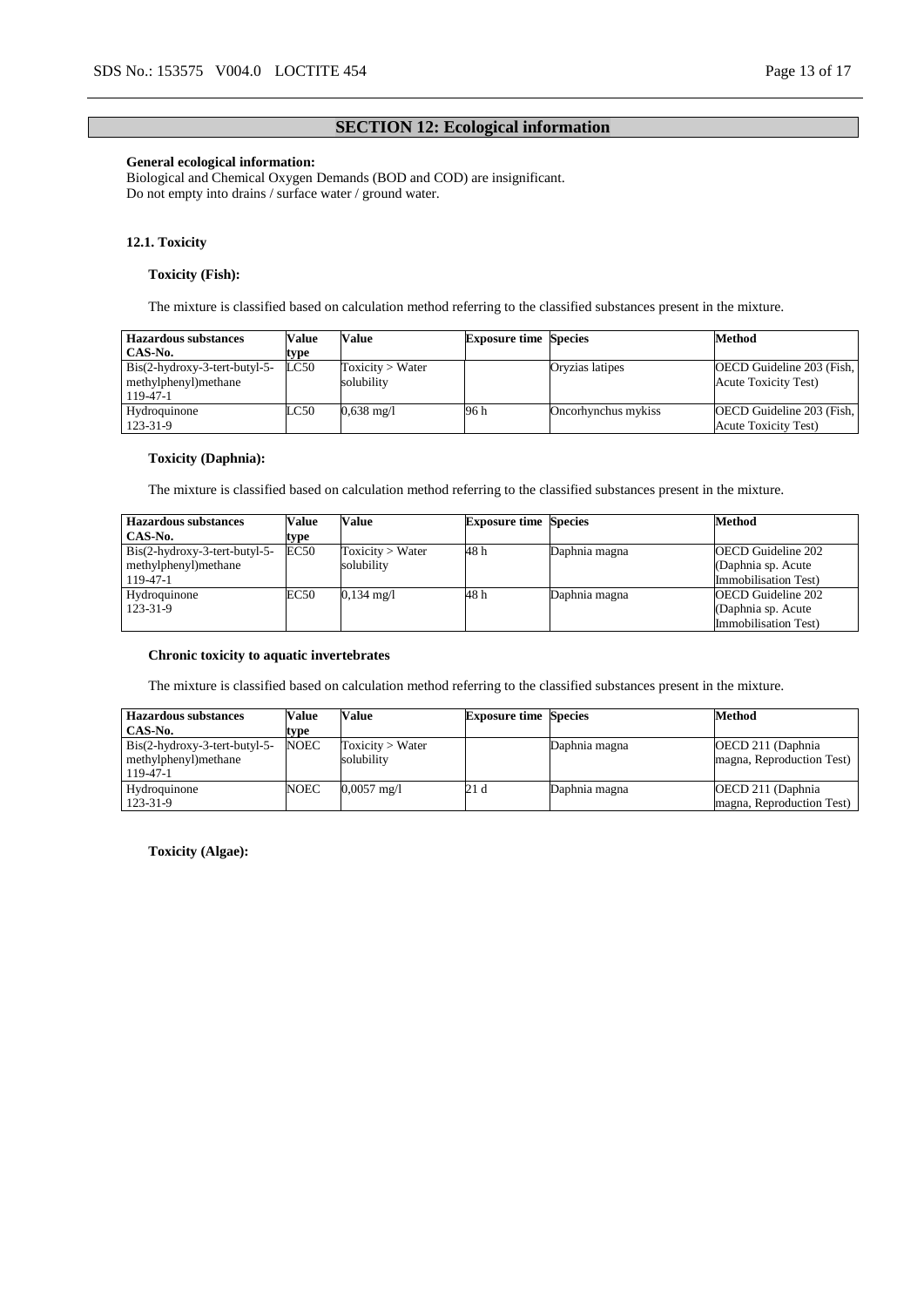The mixture is classified based on calculation method referring to the classified substances present in the mixture.

| <b>Hazardous substances</b>     | Value       | Value                | <b>Exposure time Species</b> |                                                        | Method                    |
|---------------------------------|-------------|----------------------|------------------------------|--------------------------------------------------------|---------------------------|
| CAS-No.                         | type        |                      |                              |                                                        |                           |
| Bis(2-hydroxy-3-tert-butyl-5-   | <b>EC50</b> | Toxicity > Water     | 72 h                         | Pseudokirchneriella subcapitata                        | OECD Guideline 201 (Alga, |
| methylphenyl)methane            |             | solubility           |                              | (reported as Selenastrum                               | Growth Inhibition Test)   |
| 119-47-1                        |             |                      |                              | capricornutum)                                         |                           |
| $Bis(2-hydroxy-3-tert-butyl-5-$ | <b>NOEC</b> | Toxicity > Water     | 72 h                         | Pseudokirchneriella subcapitata                        | OECD Guideline 201 (Alga, |
| methylphenyl)methane            |             | solubility           |                              | (reported as Selenastrum                               | Growth Inhibition Test)   |
| 119-47-1                        |             |                      |                              | capricornutum)                                         |                           |
| Hydroquinone                    | EC50        | $0.335 \text{ mg}/1$ | 72 h                         | Selenastrum capricornutum                              | OECD Guideline 201 (Alga, |
| 123-31-9                        |             |                      |                              | (new name: Pseudokirchneriella Growth Inhibition Test) |                           |
|                                 |             |                      |                              | subcapitata)                                           |                           |

## **Toxicity to microorganisms**

The mixture is classified based on calculation method referring to the classified substances present in the mixture.

| <b>Hazardous substances</b>   | Value | Value                | <b>Exposure time Species</b> | <b>Method</b>                        |
|-------------------------------|-------|----------------------|------------------------------|--------------------------------------|
| CAS-No.                       | type  |                      |                              |                                      |
| Bis(2-hydroxy-3-tert-butyl-5- | EC 50 | $\cdot$ 10.000 mg/l  | 3 h                          | <b>OECD</b> Guideline 209            |
| methylphenyl) methane         |       |                      |                              | (Activated Sludge,                   |
| 119-47-1                      |       |                      |                              | <b>Respiration Inhibition Test</b> ) |
| Hydroquinone                  | EC 50 | $0.038 \text{ mg}/1$ | 30 min                       | not specified                        |
| 123-31-9                      |       |                      |                              |                                      |

## **12.2. Persistence and degradability**

| <b>Hazardous substances</b>     | <b>Result</b>              | <b>Test type</b> | <b>Degradability</b> | <b>Exposure</b> | <b>Method</b>                   |
|---------------------------------|----------------------------|------------------|----------------------|-----------------|---------------------------------|
| CAS-No.                         |                            |                  |                      | time            |                                 |
| Ethyl 2-cyanoacrylate           | not readily biodegradable. | aerobic          | 57 %                 | 28 d            | OECD Guideline 301 D (Ready     |
| 7085-85-0                       |                            |                  |                      |                 | Biodegradability: Closed Bottle |
|                                 |                            |                  |                      |                 | Test)                           |
| $Bis(2-hydroxy-3-tert-butyl-5-$ | under test conditions no   | aerobic          | $0\%$                | 28d             | OECD Guideline 301 C (Ready     |
| methylphenyl)methane            | biodegradation observed    |                  |                      |                 | Biodegradability: Modified MITI |
| 119-47-1                        |                            |                  |                      |                 | Test (I))                       |
| Hydroquinone                    | readily biodegradable      | aerobic          | $75 - 81%$           | 30 d            | EU Method C.4-E (Determination  |
| 123-31-9                        |                            |                  |                      |                 | of the "Ready"                  |
|                                 |                            |                  |                      |                 | BiodegradabilityClosed Bottle   |
|                                 |                            |                  |                      |                 | Test)                           |

## **12.3. Bioaccumulative potential**

| <b>Hazardous substances</b>   | <b>Bioconcentratio</b> | <b>Exposure time   Temperature</b> | <b>Species</b>  | Method                          |
|-------------------------------|------------------------|------------------------------------|-----------------|---------------------------------|
| CAS-No.                       | n factor (BCF)         |                                    |                 |                                 |
| Bis(2-hydroxy-3-tert-butyl-5- | $320 - 780$            | 60d                                | Cyprinus carpio | OECD Guideline 305 E            |
| methylphenyl) methane         |                        |                                    |                 | (Bioaccumulation: Flow-through) |
| $119 - 47 - 1$                |                        |                                    |                 | Fish Test)                      |

**12.4. Mobility in soil**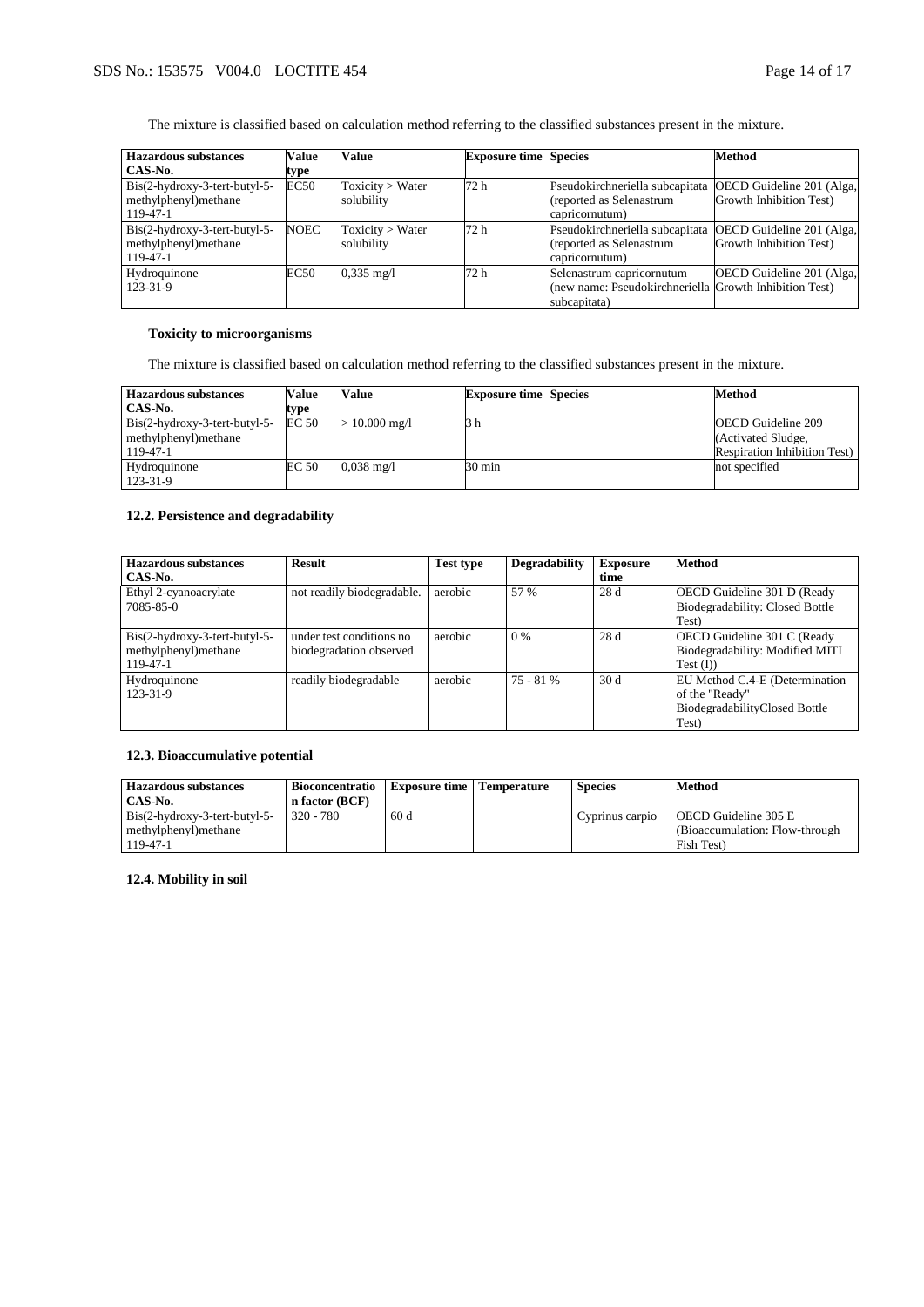| <b>Hazardous substances</b>   | LogPow | <b>Temperature</b> | <b>Method</b>                                                        |
|-------------------------------|--------|--------------------|----------------------------------------------------------------------|
| CAS-No.                       |        |                    |                                                                      |
| Ethyl 2-cyanoacrylate         | 0.776  | $22^{\circ}C$      | EU Method A.8 (Partition Coefficient)                                |
| 7085-85-0                     |        |                    |                                                                      |
| Bis(2-hydroxy-3-tert-butyl-5- | 6.25   | $20^{\circ}$ C     | OECD Guideline 107 (Partition Coefficient (n-octanol / water), Shake |
| methylphenyl)methane          |        |                    | Flask Method)                                                        |
| 119-47-1                      |        |                    |                                                                      |
| Hydroquinone                  | 0.59   |                    | EU Method A.8 (Partition Coefficient)                                |
| 123-31-9                      |        |                    |                                                                      |

#### **12.5. Results of PBT and vPvB assessment**

| <b>Hazardous substances</b>     | PBT / vPvB                                                                           |
|---------------------------------|--------------------------------------------------------------------------------------|
| CAS-No.                         |                                                                                      |
| Ethyl 2-cyanoacrylate           | Not fulfilling Persistent, Bioaccumulative and Toxic (PBT), very Persistent and very |
| 7085-85-0                       | Bioaccumulative (vPvB) criteria.                                                     |
| $Bis(2-hydroxy-3-tert-butyl-5-$ | Not fulfilling Persistent, Bioaccumulative and Toxic (PBT), very Persistent and very |
| methylphenyl)methane            | Bioaccumulative (vPvB) criteria.                                                     |
| 119-47-1                        |                                                                                      |
| Hydroquinone                    | Not fulfilling Persistent, Bioaccumulative and Toxic (PBT), very Persistent and very |
| 123-31-9                        | Bioaccumulative (vPvB) criteria.                                                     |

#### **12.6. Other adverse effects**

No data available.

## **SECTION 13: Disposal considerations**

### **13.1. Waste treatment methods**

Product disposal:

Cured adhesive: Dispose of as water insoluble non-toxic solid chemical in authorised landfill or incinerate under controlled conditions.

Dispose of in accordance with local and national regulations.

Contribution of this product to waste is very insignificant in comparison to article in which it is used

### Disposal of uncleaned packages:

After use, tubes, cartons and bottles containing residual product should be disposed of as chemically contaminated waste in an authorised legal land fill site or incinerated.

Waste code

08 04 09\* waste adhesives and sealants containing organic solvents and other dangerous substances The valid EWC waste code numbers are source-related. The manufacturer is therefore unable to specify EWC waste codes for the articles or products used in the various sectors. The EWC codes listed are intended as a recommendation for users. We will be happy to advise you.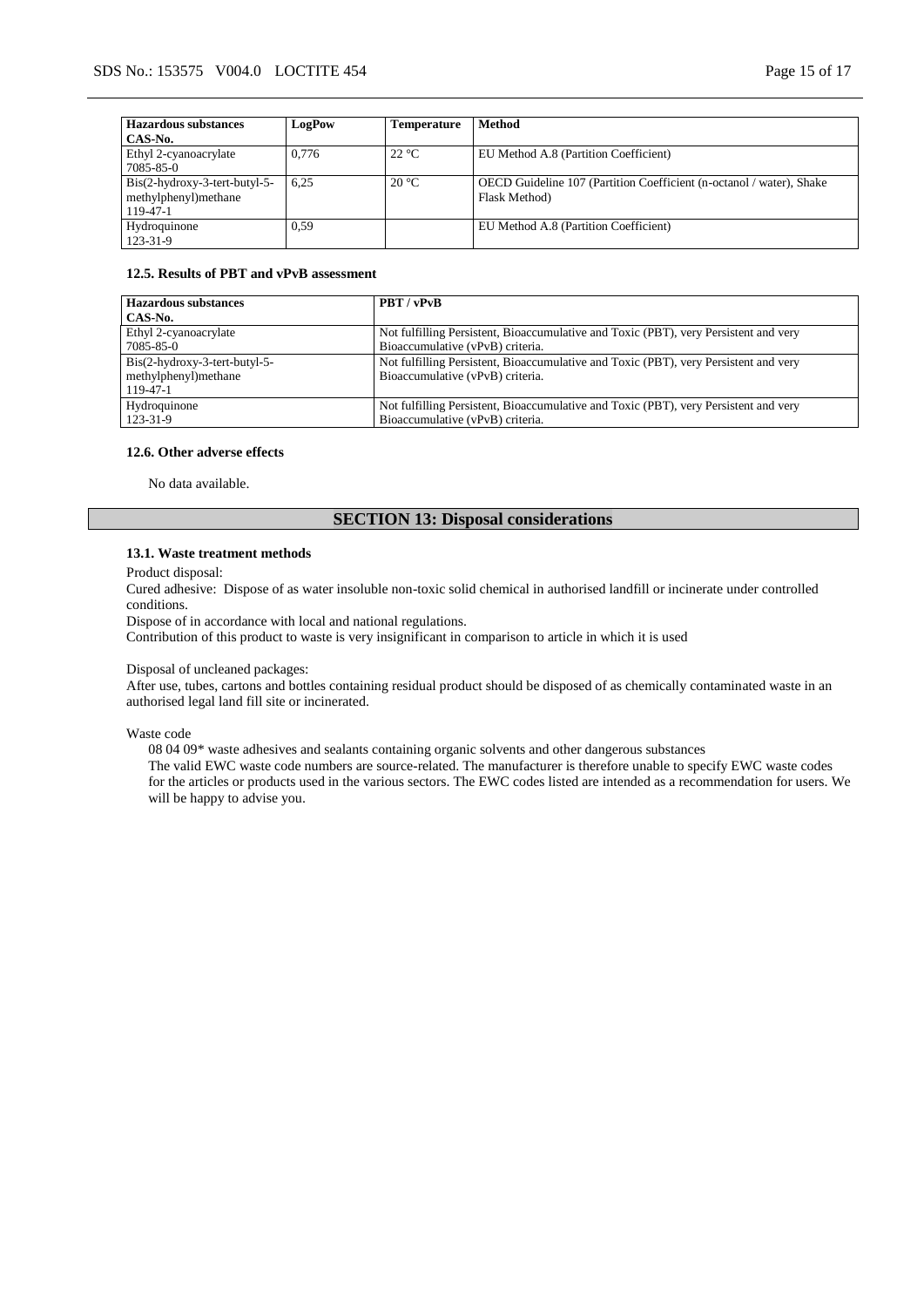## **SECTION 14: Transport information**

| 14.1. | UN number                    |                                                                                    |  |  |  |  |
|-------|------------------------------|------------------------------------------------------------------------------------|--|--|--|--|
|       | ADR.                         | Not dangerous goods                                                                |  |  |  |  |
|       | <b>RID</b>                   | Not dangerous goods                                                                |  |  |  |  |
|       | <b>ADN</b>                   | Not dangerous goods                                                                |  |  |  |  |
|       | <b>IMDG</b>                  | Not dangerous goods                                                                |  |  |  |  |
|       | <b>IATA</b>                  | 3334                                                                               |  |  |  |  |
|       |                              |                                                                                    |  |  |  |  |
| 14.2. | UN proper shipping name      |                                                                                    |  |  |  |  |
|       | ADR.                         | Not dangerous goods                                                                |  |  |  |  |
|       | <b>RID</b>                   | Not dangerous goods                                                                |  |  |  |  |
|       | <b>ADN</b>                   | Not dangerous goods                                                                |  |  |  |  |
|       | <b>IMDG</b>                  | Not dangerous goods                                                                |  |  |  |  |
|       | <b>IATA</b>                  | Aviation regulated liquid, n.o.s. (Cyanoacrylate ester)                            |  |  |  |  |
| 14.3. |                              | Transport hazard class(es)                                                         |  |  |  |  |
|       |                              |                                                                                    |  |  |  |  |
|       | ADR.                         | Not dangerous goods                                                                |  |  |  |  |
|       | <b>RID</b>                   | Not dangerous goods                                                                |  |  |  |  |
|       | ADN                          | Not dangerous goods                                                                |  |  |  |  |
|       | <b>IMDG</b>                  | Not dangerous goods                                                                |  |  |  |  |
|       | <b>IATA</b>                  | 9                                                                                  |  |  |  |  |
| 14.4. | Packing group                |                                                                                    |  |  |  |  |
|       | <b>ADR</b>                   | Not dangerous goods                                                                |  |  |  |  |
|       | <b>RID</b>                   | Not dangerous goods                                                                |  |  |  |  |
|       | <b>ADN</b>                   | Not dangerous goods                                                                |  |  |  |  |
|       | <b>IMDG</b>                  | Not dangerous goods                                                                |  |  |  |  |
|       | <b>IATA</b>                  | Ш                                                                                  |  |  |  |  |
|       |                              |                                                                                    |  |  |  |  |
| 14.5. | <b>Environmental hazards</b> |                                                                                    |  |  |  |  |
|       | <b>ADR</b>                   | not applicable                                                                     |  |  |  |  |
|       | <b>RID</b>                   | not applicable                                                                     |  |  |  |  |
|       | <b>ADN</b>                   | not applicable                                                                     |  |  |  |  |
|       | <b>IMDG</b>                  | not applicable                                                                     |  |  |  |  |
|       | <b>IATA</b>                  | not applicable                                                                     |  |  |  |  |
| 14.6. |                              | Special precautions for user                                                       |  |  |  |  |
|       |                              |                                                                                    |  |  |  |  |
|       | ADR                          | not applicable                                                                     |  |  |  |  |
|       | <b>RID</b>                   | not applicable                                                                     |  |  |  |  |
|       | <b>ADN</b>                   | not applicable                                                                     |  |  |  |  |
|       | <b>IMDG</b>                  | not applicable                                                                     |  |  |  |  |
|       | <b>IATA</b>                  | Primary packs containing less than 500ml are unregulated by this mode of transport |  |  |  |  |
|       |                              | and may be shipped unrestricted.                                                   |  |  |  |  |
| 14.7. |                              | Transport in bulk according to Annex II of Marpol and the IBC Code                 |  |  |  |  |
|       | not applicable               |                                                                                    |  |  |  |  |

# **SECTION 15: Regulatory information**

## **15.1. Safety, health and environmental regulations/legislation specific for the substance or mixture**

Ozone Depleting Substance (ODS) (Regulation 1005/2009/EC): Not applicable<br>Prior Informed Consent (PIC) (Regulation 649/2012/EC): Not applicable Prior Informed Consent (PIC) (Regulation 649/2012/EC): Not applicable<br>Persistent Organic Pollutants (POPs) (Regulation 2019/1021/EC) : Not applicable Persistent Organic Pollutants (POPs) (Regulation 2019/1021/EC) :

**EU. REACH, Annex XVII, Marketing and Use Restrictions (Regulation 1907/2006/EC):** Not applicable